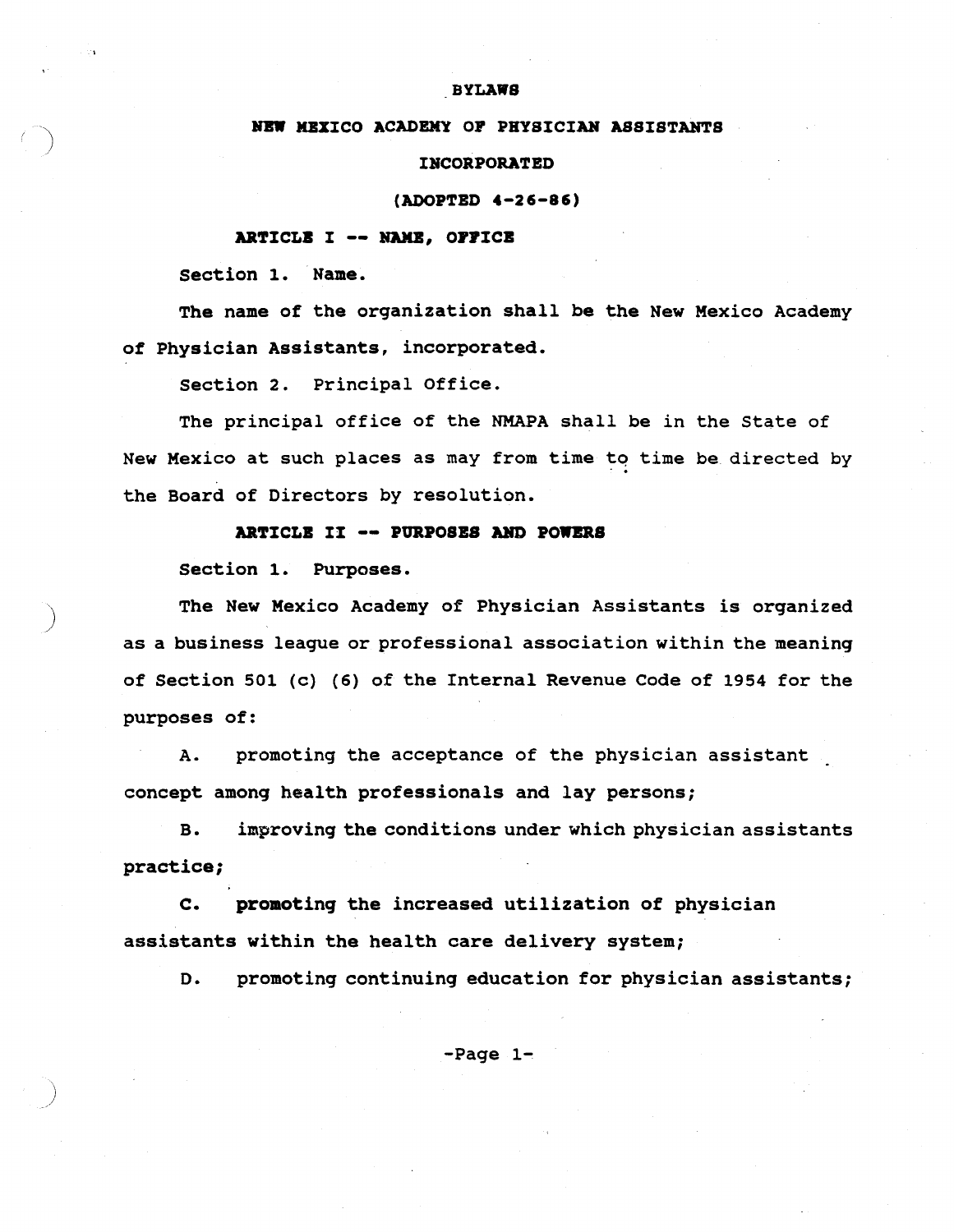E. enhancing the quality and availability of health care services.

section 2. Powers.

The New Mexico Academy of Physician Assistants, Inc., shall have all powers granted to nonprofit corporations under the New Mexico Nonprofit Corporation Act, as the same is in force now or may be hereafter amended; provided, however, that these powers shall be exercised in furtherance of the purposes of the corporation and in a manner consistent with maintaining the corporation's status as a tax-exempt entity under Section 501 (c) (6) of the Internal Revenue Code of 1954, as the same is in force or may be hereafter amended.

Section 3. Amendments to this Article.

This article may be amended only by amending the Articles of Incorporation as provided for in Article 7, section 9, of these bylaws.

)

)

### ARTICLE III -- MEMBERSHIP

section 1. Classes of Membership and criteria for Eligibility.

There shall be the following classes of membership in the Academy, with criteria of eligibility as specified:

A. Fellow members. A person is eligible to be a fellow member of the NMAPA if he or she:

1. has graduated form a physician assistant program approved by the American Medical Association; and

-Page 2-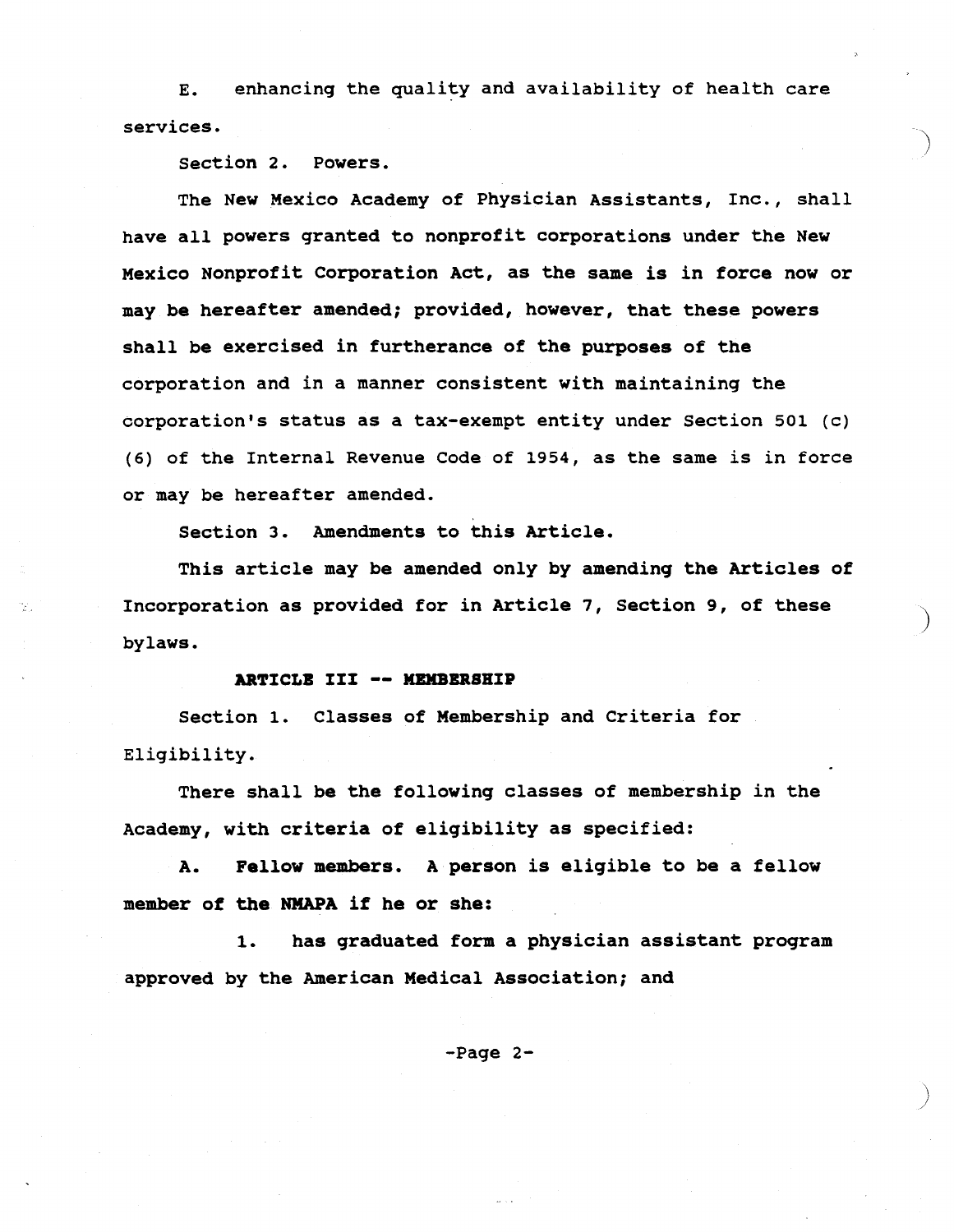2. is certified as a physician assistant by the National Commission on certification of Physician Assistants; and

3. is a member of the American Academy of Physician Assistants.

B. Affiliate members. A person is eligible to be an affiliate member of the NMAPA if he or she meets the criteria of A 1 and <sup>2</sup> above but is not <sup>a</sup> member of the AAPA.

C. Student members. A person is eligible to be a student member of the NMAPA if he or she is enrolled in <sup>a</sup> physician assistant program approved by the American Medical Association.

D. Associate member. <sup>A</sup> person or institution is eligible to be an associate member of the NMAPA if the person or institution is interested in and supportive of the aims of the NMAPA. This reduced fee class of membership is not open to NM PA's that qualify as a Fellow or Affiliate.

E. Honorary member. Honorary members are those persons or organizations who have been elected to honorary membership in the NMAPA for their outstanding service to the NMAPA and the prof~sjion. **Honorary members shall not be required to pay dues.**

section 2. Application and Enrollment Dues.

)

• , 9

A. Application for membership in the NMAPA shall be made in writinq on forms provided for that purpose submitted to Membership secretary of the NMAPA, and shall be accompanied by payment in the amount of dues for the first year. Membership year is based on the calendar year. Deadline for membership renewal is January 31st of

-Page 3-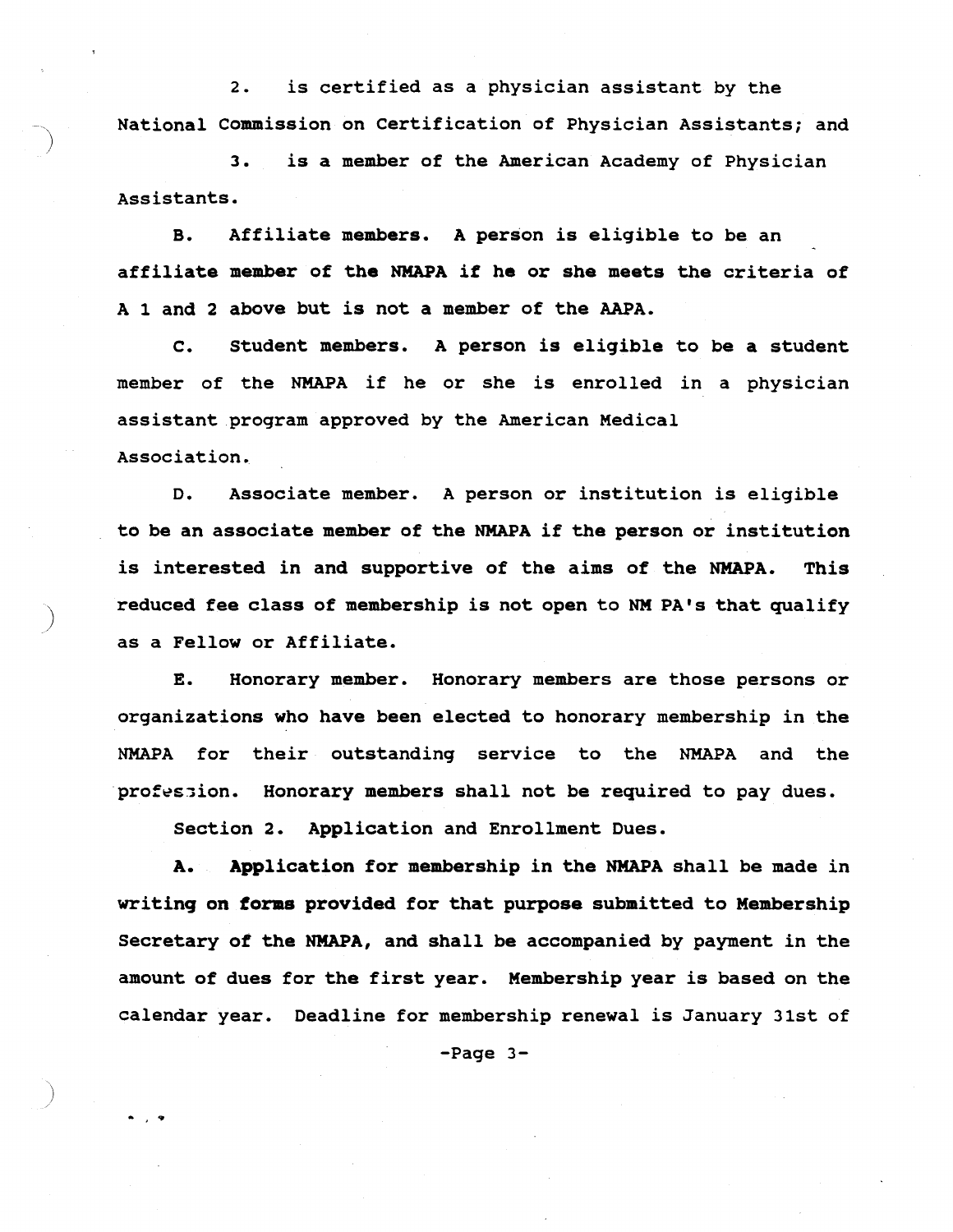the upcoming calendar year.

Renewals and new membership dues received late in the year will not be applied or pro-rated towards the next calendar year.

B. The Membership Secretary shall enroll a person as a member in the NMAPA when he or she ascertains that the person meets the requirements of eligibility and has paid dues for the first year of membership.

section 3. Rights of Members.

A. voting rights.

1. Fellow members. Fellow members of the NMAPA are entitled to vote on all issues coming before the membership of the NMAPA.

2. Affiliate members. Affiliate members of the NMAPA are entitled to vote on all issues coming before the membership of the NMAPA except for those issues relating to the American Academy of Physician Assistants.

3. Student members. Student members of the NMAPA are entitled to vote on all issues coming before the membership of the NMAPA in accordance with AAPA regulations.

4 • Associate members. Associate members are not entitled to vote on any issue.

S. Honorary members. Honorary members are not entitled to vote on any issue.

6. There shall be no proxies.

B. other rights.

1. All members of the NMAPA are entitled to make their -Page 4-

-.

)<br>)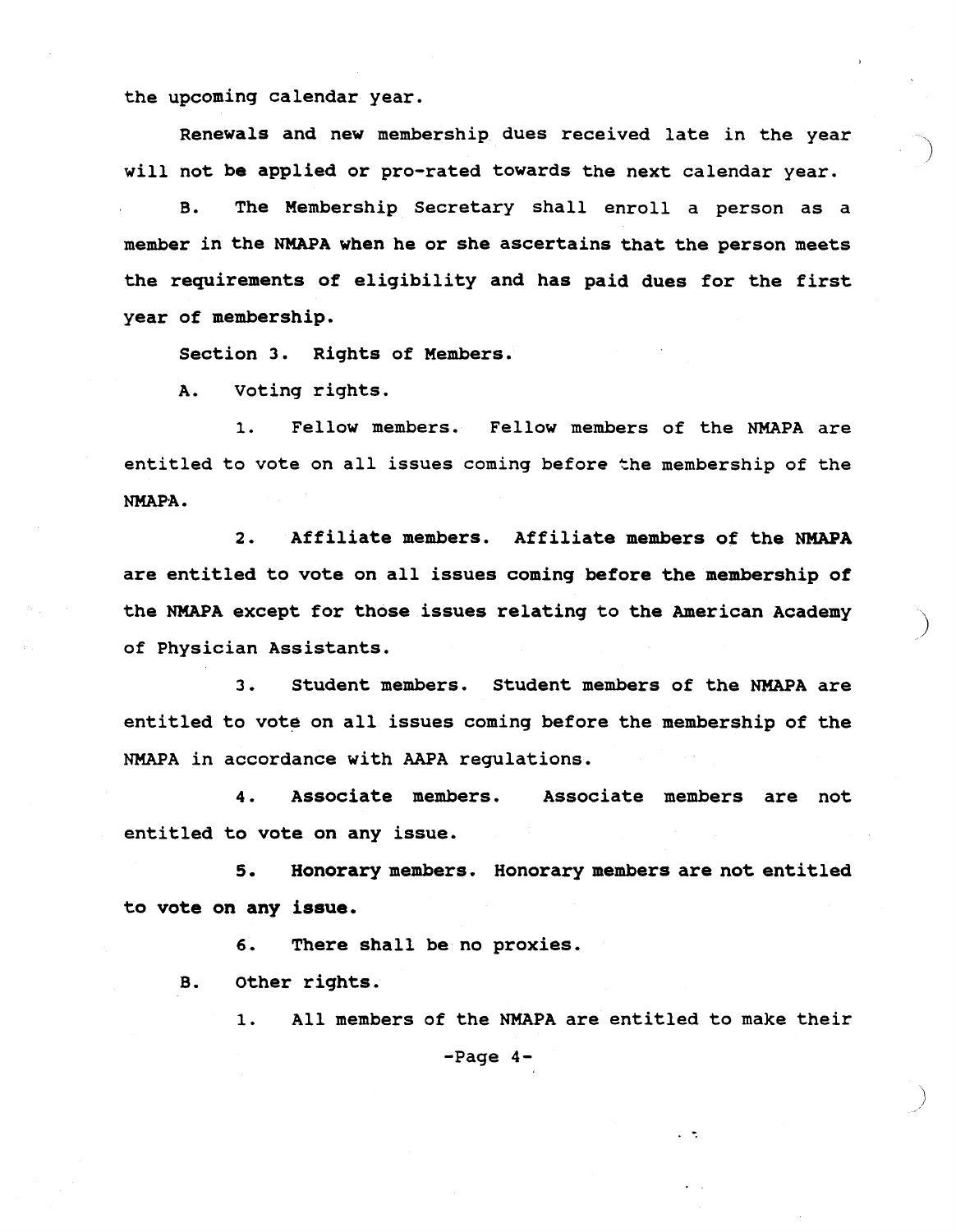views known at any meeting of the members, the Board of Directors, or any committee.

2. Members of the NMAPA shall have such other benefits of membership as the Board of Directors may from time to time determine by resolution.

section 4. Resignation of Members.

Any person may resign his or her membership in the NMAPA at any time by delivering <sup>a</sup> written letter resignation to the President or the Membership Secretary of the Academy. Members who resign shall not be entitled to receive <sup>a</sup> refund or any portion of the dues that they have already paid.

section 5. Annual Meeting of Members.

The membership shall meet at least once during each calendar year.

) A. Time, Place and Date of Annual Meeting.

The Board of Directors shall provide by resolution the time, place and date of the annual meeting.

B. Notice of Annual Meeting.

Notice of the annual meeting shall be mailed, first class postage prepaid, to each member at his or her last known address at least thirty (30) days before the annual meeting. The notice must state the date, time and place of the annual meeting and should include <sup>a</sup> brief agenda of the matters to be considered at the annual meeting.

c. Waiver of Notice.

1. Attendance at the annual meeting shall constitute

-Page 5-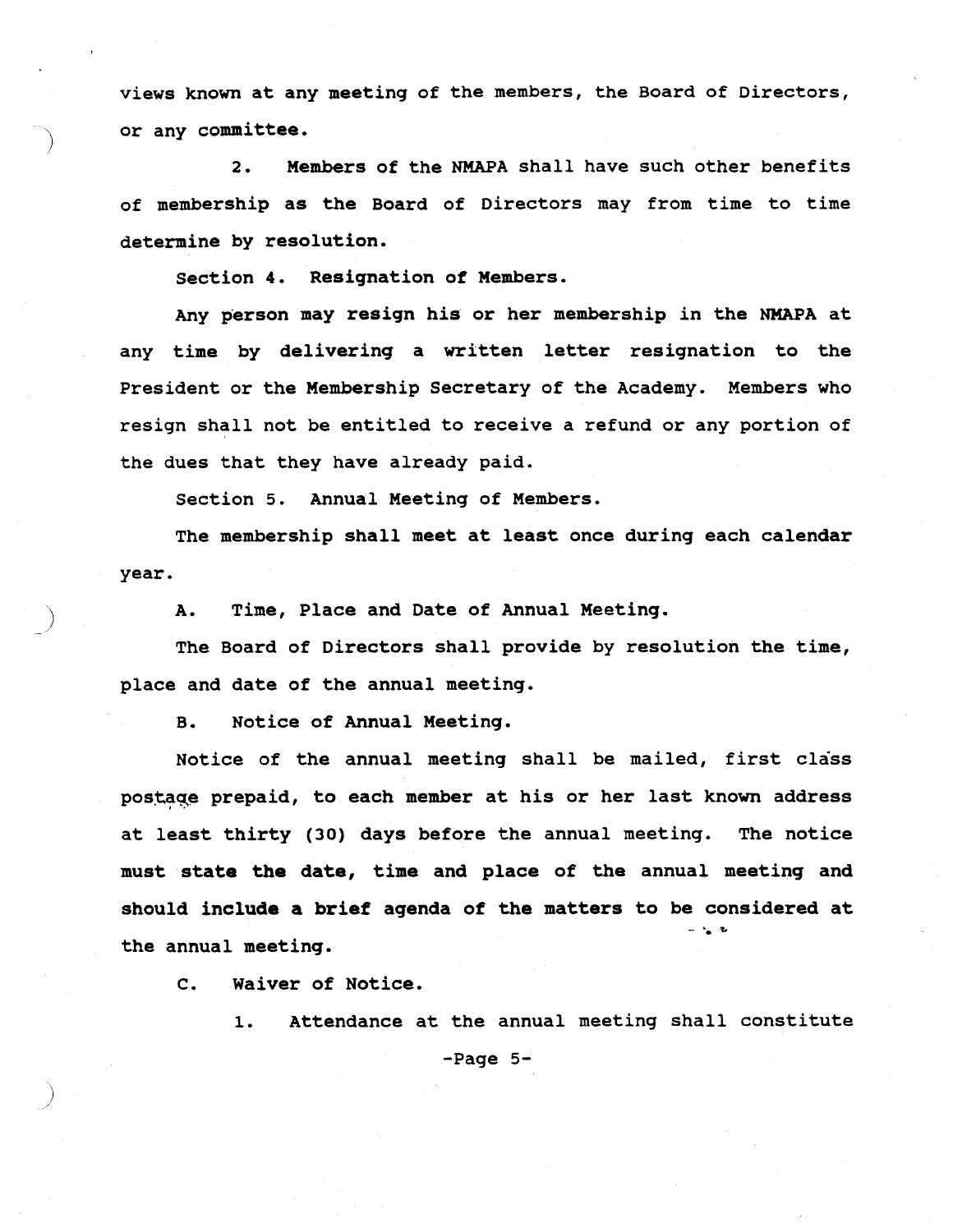<sup>a</sup> waiver of notice of the meeting unless such attendance is for the specific purpose of objecting to the meeting as unlawfully called.

2. Failure to provide the Membership Secretary with an accurate, up to date address shall constitute waiver of notice.

D. Quorum.

The attendance of fifteen percent (15%) of the members entitled to vote on any issue shall constitute <sup>a</sup> quorum for purposes of transacting business at the annual meeting. Once <sup>a</sup> quorum is established, it shall be deemed to continue until adjournment. Business may not be transacted unless a quorum is established.

Section 6. special Meeting of Members.

A. Calling of Special Meeting.

Unless otherwise prescribed by statute, special meetings of the members may be called by the President, or the Board of Directors, or any three members of the Board of Directors, and must be called by the President or the Recording Secretary of the Academy upon receipt of <sup>a</sup> petition signed by twenty-five percent (25%) of the members of the NMAPA entitled to vote on any issue.

B. Notice.

Notice of the special meeting of the members shall be sent first class mail, postage prepaid, to each member at least ten (10) days before the date of the special meeting. Such notice shall state the time, date and place of the special meeting, shall identify the person or persons who called the special meeting, and

-Page 6-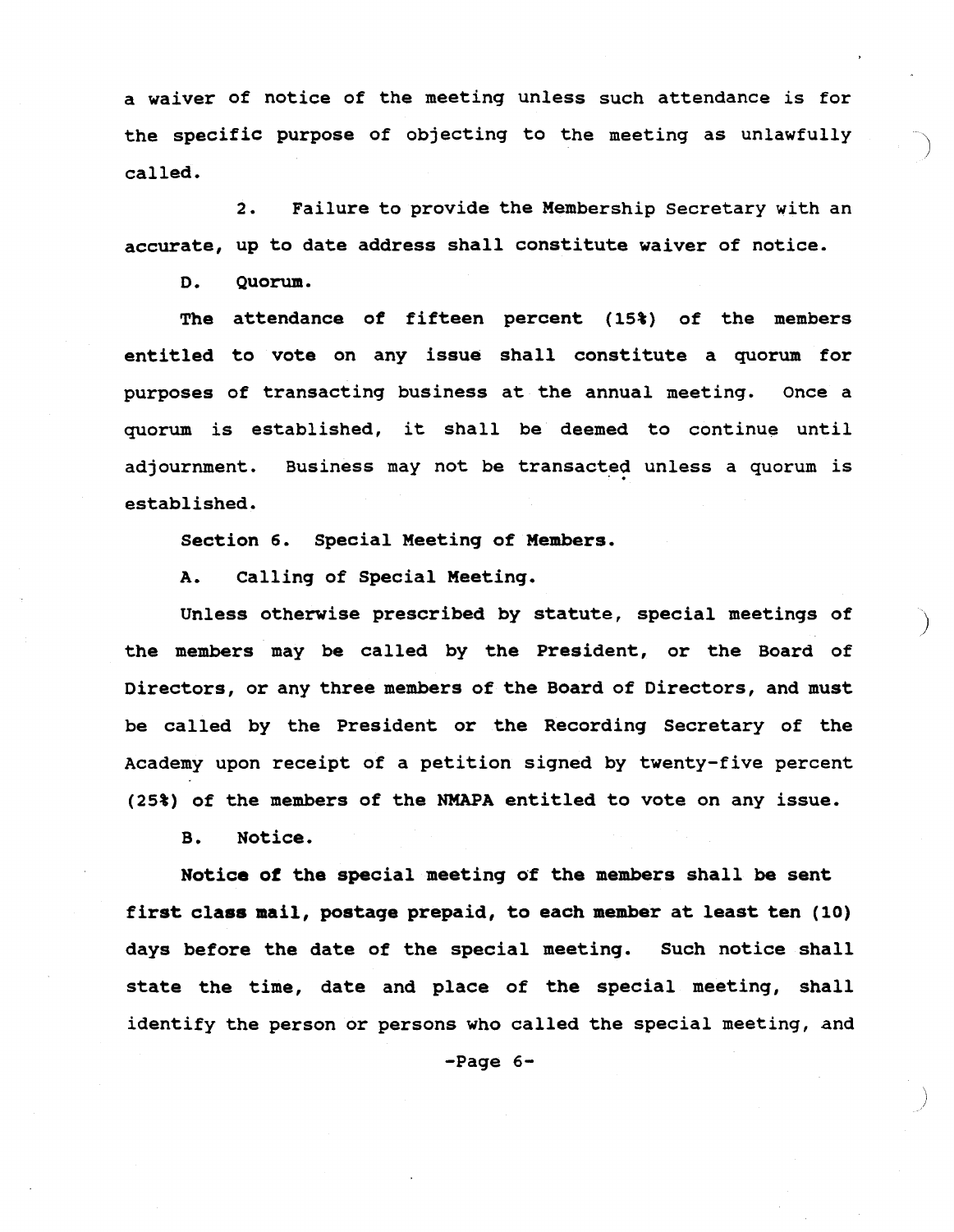shall include a brief description of the item or items of business to be discussed at the special meeting.

c. waiver of Notice.

1. Attendance at <sup>a</sup> special meeting shall constitute <sup>a</sup> waiver of notice of the meeting unless the member attends for the specific purpose of objecting that the meeting was not lawfully called.

2. Failure to inform the Membership Secretary of a change of address shall constitute a waiver of notice.

D. Agenda.

The agenda for special meetings shall be limited to those items stated in the notice of the special meeting.

E. Quorum.

The presence of fifteen percent  $(15*)$  of the members entitled to vote on the issue or issues to be considered shall constitute ) <sup>a</sup> quorum for the transaction of business. Once <sup>a</sup> quorum is established, it shall be deemed to continue until adjournment. Business may not be transacted unless <sup>a</sup> quorum is established.

Section 7. Actions not Effective without Vote of the Membership.

A. The following actions are not effective unless and until approved by an affirmative vote of two-thirds of the members entitled to vote on any issue presented at an annual or special meeting of the membership.

1. The adoption of any amendment to the Articles of Incorporation;

-Page 7-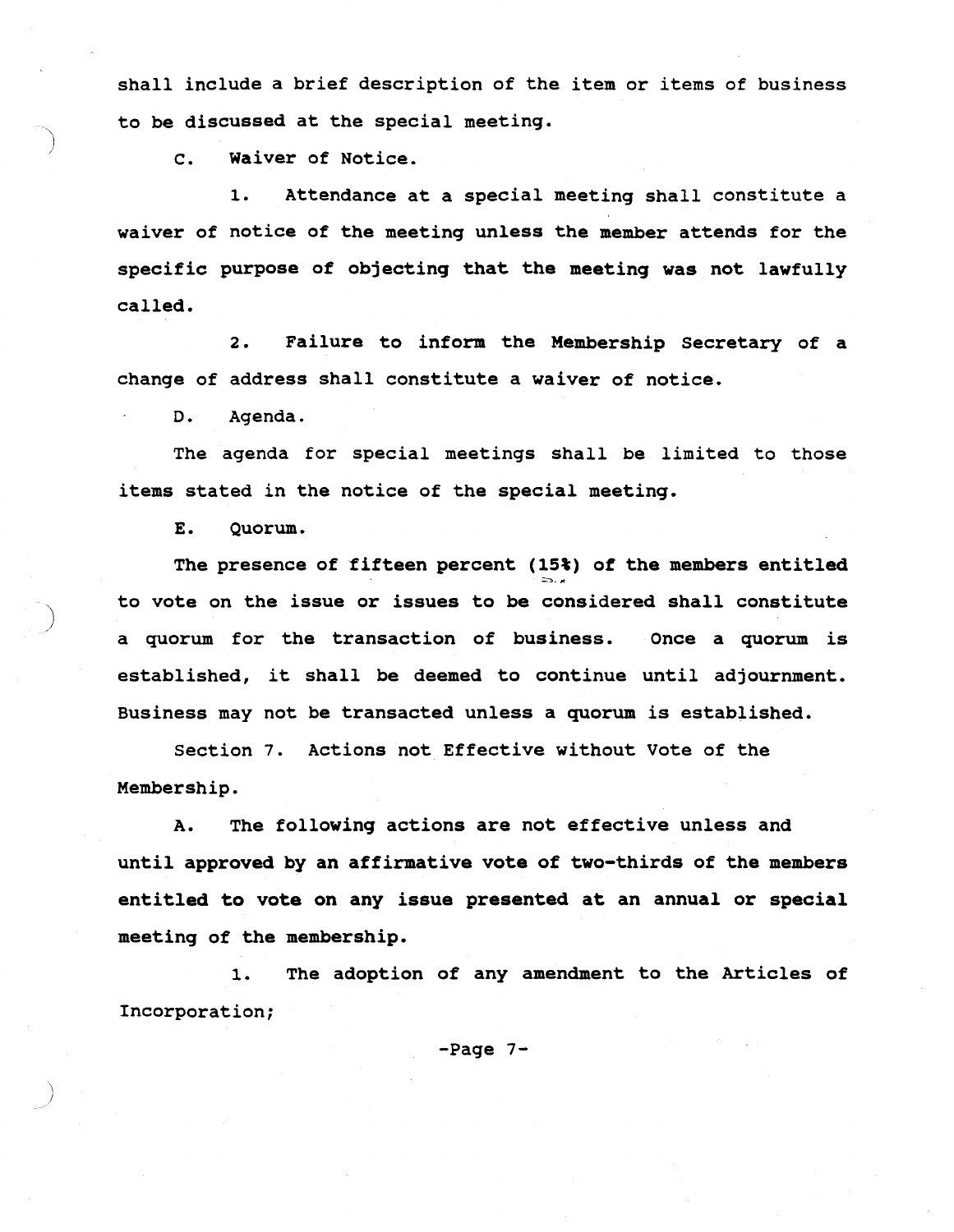2. The adoption of a plan of merger or consolidation;

3. The adoption of a resolution setting in motion proceedings to voluntarily dissolve the NMAPA;

4. The adoption of a resolution revoking proceedings to voluntarily dissolve the NMAPA.

B. The following actions are not effective unless and until approved by an affirmative vote of a majority of the members present at an annual or special meeting of the membership.

1. An increase or decrease in the number of directors on the Board of Directors, or in the qualifications or terms of office of directors or officers of the NMAPA.

## ARTICLE IV -- OFFICERS OF THE ORGANIZATION

section 1. There shall be the following officers of the organization: a President, a President-Elect, a Recording Secretary, a Membership Secretary, A Treasurer, and three delegates ) to the House of Delegates of the American Academy of Physician Assistants.

Section 2. Qualifications.

All officers of the NMAPA must be fellow members of the NMAPA. Saction 3. Election and Term of Office.

The officers of the NMAPA, AAPA delegate(s) and alternate(s) shall be elected by members by means of a mailed ballot annually. Nominations may be made by any Academy member, submitted in writing to the Recording secretary no later than two months prior to the annual meeting. An official ballot listing all nominees willing to serve will be mailed to the membership no later than six weeks

-Page 8-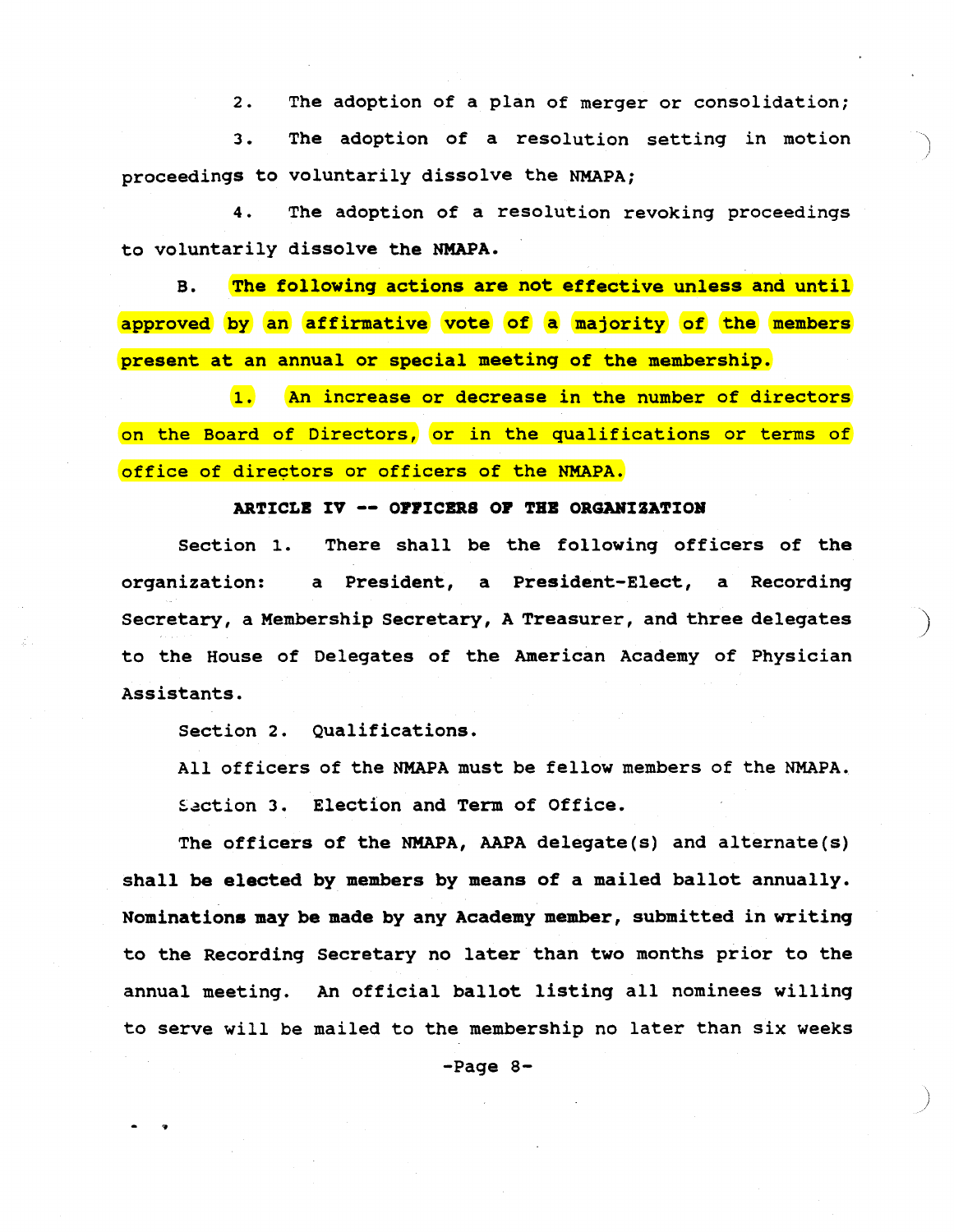prior to the annual general membership meeting. Ballots must be returned to the Recording Secretary no later than two weeks prior to the meeting. Announcement of officers will be made at the annual meeting.

The President, President-Elect, Recording Secretary, Membership Secretary, and Treasurer shall be elected for a oneyear term, to run January 1st to December 31st, or until their successors are chosen and qualified. Delegates shall be elected each year to serve <sup>a</sup> two-year term, or until <sup>a</sup> successor *is* chosen and qualified.

Section 4. Resignation of Officers.

Any officer may resign at any time by delivering <sup>a</sup> written resignation to the President or Recording Secretary of the NMAPA. Resignations shall be effective at the time specified in the resignation and shall be effective without action of the Board of Directors unless the resignation states that it is effective only upon acceptance. If agreeable to the Board and the resigning officer, an officer who has tendered a resignation may continue to serve until <sup>a</sup> successor *is* duly chosen and qualified.

Section 5. Removal of Officers.

)

Any officer may be removed by an affirmative vote of a majority of the members entitled to vote on the issue when, in their judgment, the removal of such officer shall serve the best interests of the NMAPA. <sup>A</sup> vote on the removal of an officer can only be taken at an annual or special meeting of the membership, and the notice of the meeting must clearly state that the removal

-Page 9-

'.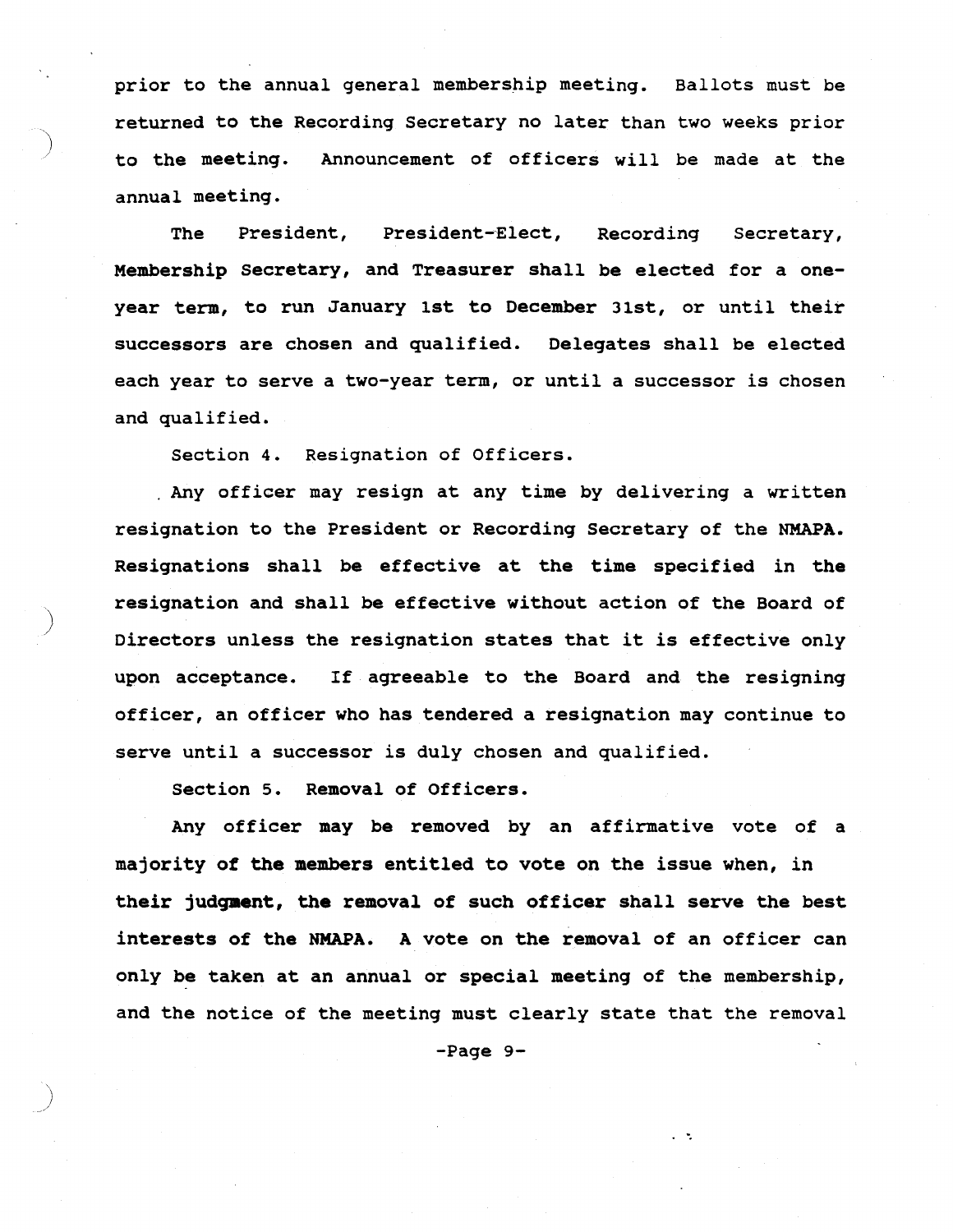of a particular officer, who shall be identified by name, will be one of the items of business to be considered at the meeting. Removal of an officer may not be placed on the agenda of <sup>a</sup> special meeting by amending the agenda.

section 6. Vacancies.

The Board of Directors may fill <sup>a</sup> vacancy in any office for the unexpired portion of the term or until a successor is duly chosen and qualified.

Section 7. Duties of the President.

The President shall preside at all business meetings of the organization and of the Board of Directors. He shall make <sup>a</sup> full report of the year's activities to the annual meeting of the membership.

Section 8. Duties of the President-Elect.

The President-Elect shall assume the duties of the President in his or her absence. The President-Elect, with the assistance of the Recording Secretary, shall conduct all annual elections. The President-Elect shall become familiar with those issues and concerns affecting the physician assistant profession on <sup>a</sup> local and national level in preparation for assuming the presidency of the NMAPA in the following term of office.

)

Section 9. Duties of the Recording Secretary.

The Recording Secretary shall keep accurate records of all - ..... official proceedings of the NMAPA, including meetings of the Board, Committees and the members; shall be responsible for giving all notices of meetings of the Board or the members; and shall

-Page 10-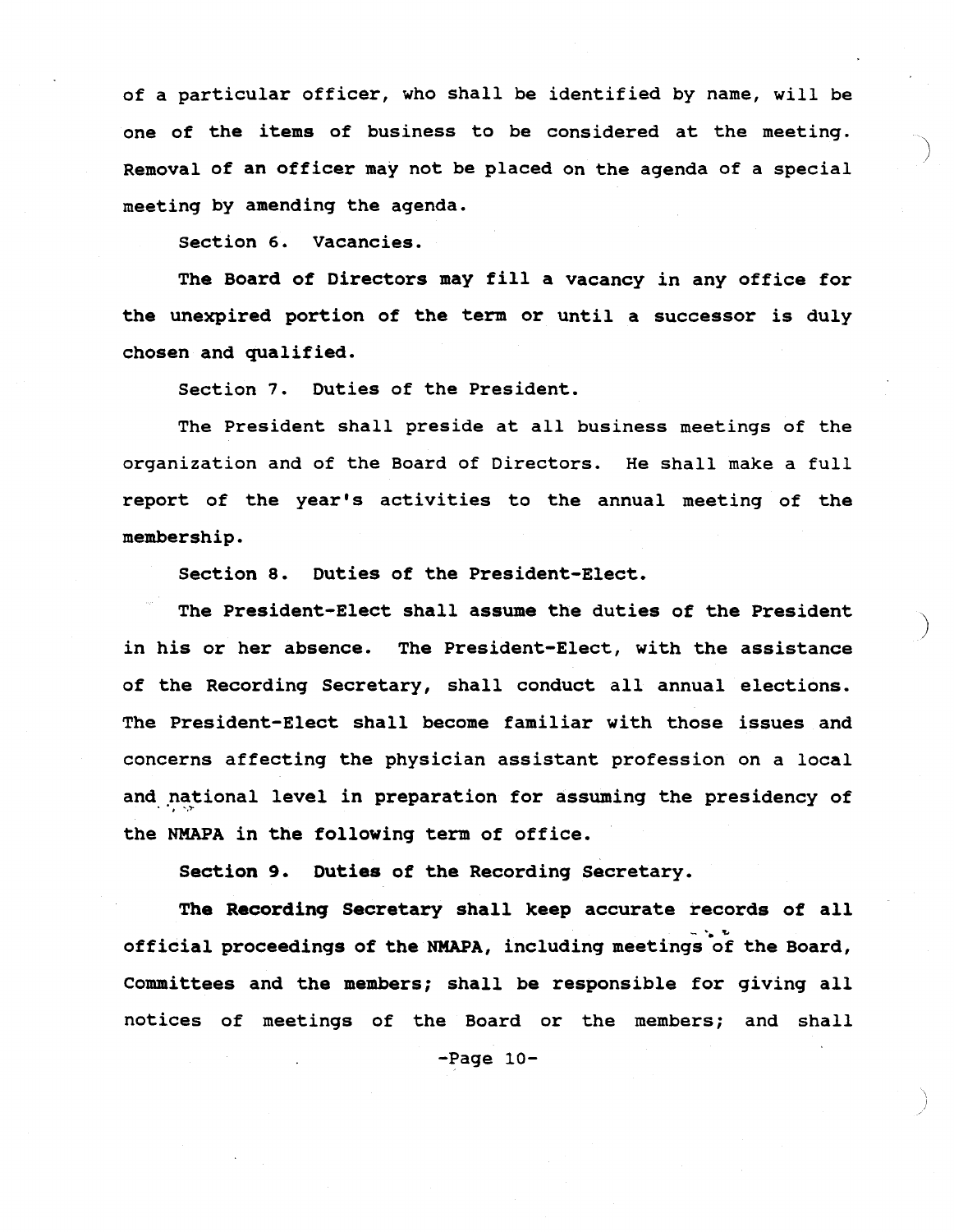generally be responsible for all official communications of the organization to its members or to others, excepting those communications pertaining to membership renewals and new memberships.

section 10. Duties of the Treasurer.

The Treasurer shall maintain accurate records of the financial status of the organization, collect yearly dues from all members with the assistance of the Membership Secretary, deposit into the organization's account all money received by the organization, and, with the President's approval, pay all bills approved by the organization and make a record of those payments.

section 11. Duties of the Membership Secretary.

The duties of the Membership secretary shall include the recruitment of new members of the NMAPA, retention of current members through membership renewal activities and the provision of membership certificates. The Membership Secretary shall also pursue the possibilities for expanded member services and benefits.

section 12. Duties of the pelegates.

Delegates to the House of Delegates of the American Academy of Physician Assistants shall be responsible for ascertaining the views of the fellow members of the NMAPA on matters scheduled to come before the House of Delegates; for representing those views fairly and to the best of their ability in the House of Delegates; and for' reporting back to the members on proceedings in the House of Delegates.

ARTICLB <sup>V</sup> -- BOARD OP DIRBCTORS

-Page 11-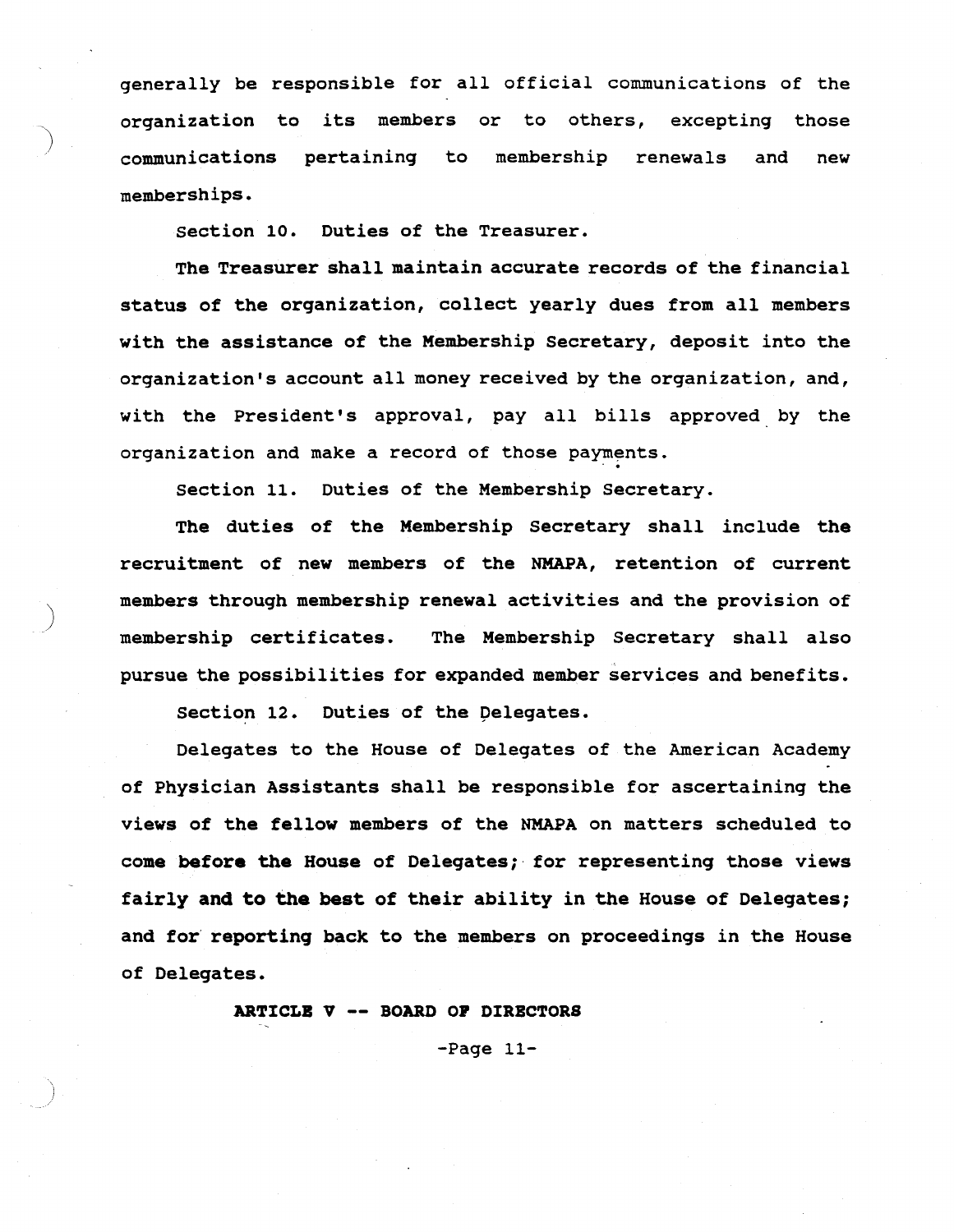section 1. Powers of the Board.

Unless otherwise specified in these bylaws or by the law of the state of New Mexico, the activities, affairs and property of the NMAPA shall be managed, directed and controlled, and its powers exercised by and vested in the Board of Directors.

section 2. Number of Directors; Election and Term of Office.

A. Ex Officio Directors

1. Officers. The following officers shall serve as directors during their terms of office or until their successors are chosen and qualified, with full voting power:

- a. the President;
- b. the President-Elect;
- c. the Recording Secretary;
- d. the Treasurer;
- e. the Membership Secretary

2. Past President. In any year in which the person who has served as President chooses not to run for an additional term or another office or is not elected to the office of President or another office for an additional term, that person shall serve as <sup>a</sup> Board member for <sup>a</sup> term of one year, with full voting power.

B. Student Director.

Student members of the NMAPA may elect one of their number to serve <sup>a</sup> one year term on the Board of Directors, or until <sup>a</sup> successor is chosen and qualified. Such election may take place at the annual meeting of the membership, or may be held at <sup>a</sup> meeting of the student members called by the recording Secretary

-Page 12-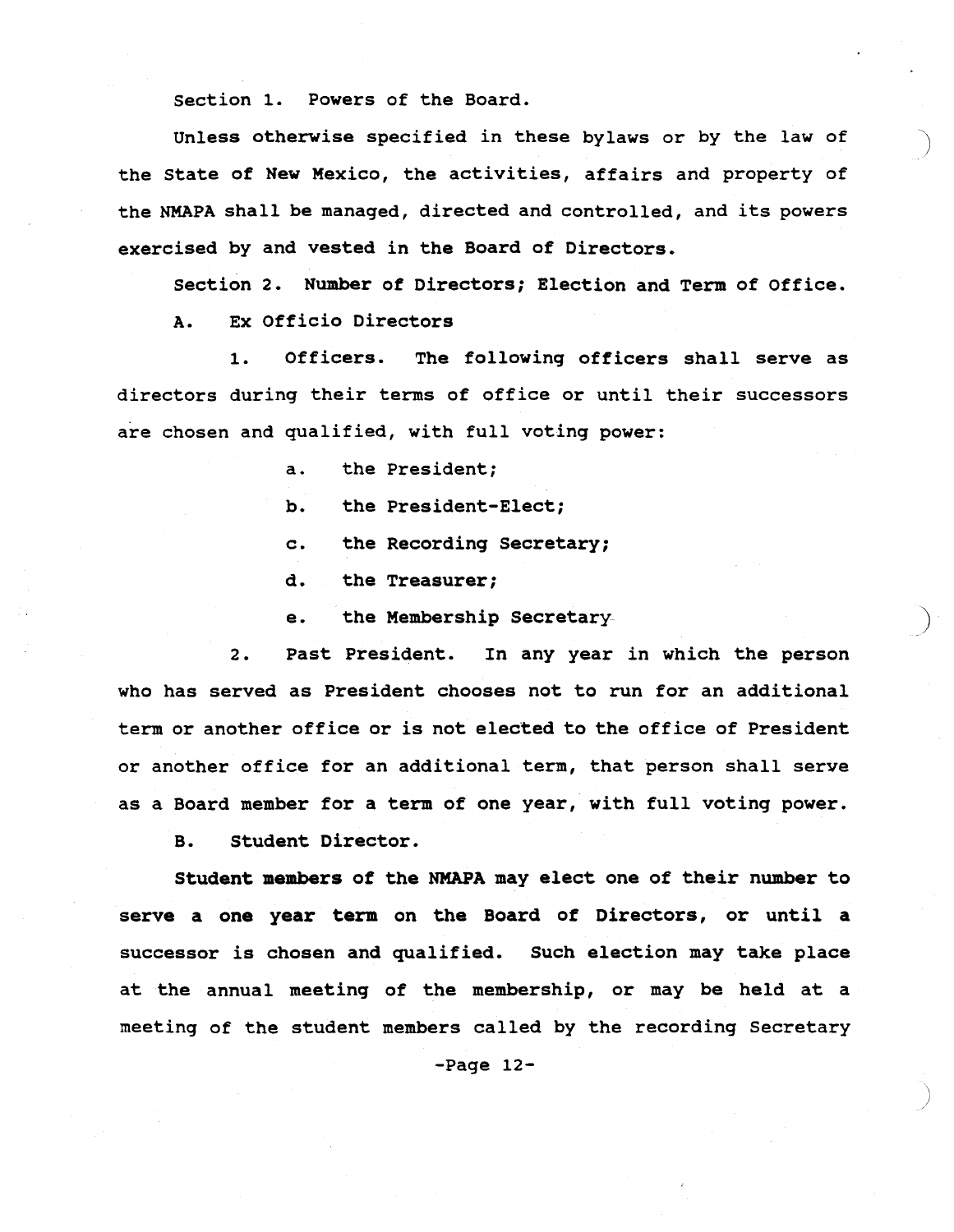of the NMAPA in the manner prescribed for special meetings of the members and held at at time, date and place which will facilitate participation of all student members of the NMAPA.

c. At Large Directors.

The membership of the NMAPA shall elect three (3) directors to serve one-year terms of office, to run January 1st to December 31st, or until their successors are chosen and qualified. The election shall be by mailed ballot annually.

section 3. Quorum of Directors.

At any meeting of the Board, a quorum is established when a majority of the persons serving as directors are in attendance. In determining the presence of a quorum, no person shall be counted more than once, regardless of the number of offices that person may hold. <sup>A</sup> position which is vacant because no one is qualified to serve in that position, or because the members who are entitled to vote have failed to elect someone to that position, shall not be considered in determining the presence of a quorum. Business may not be transacted unless a quorum has been established.

Section 4. Voting.

- .

Each director is entitled to one vote, regardless of the number of offices the director may hold. There shall be no proxies.

Section 5. Resignation of a Director.

Any director may resign at any time by delivering a written letter of resignation to the President or Recording Secretary of the NMAPA. Resignations shall be effective at the time specified

 $-Page 13-$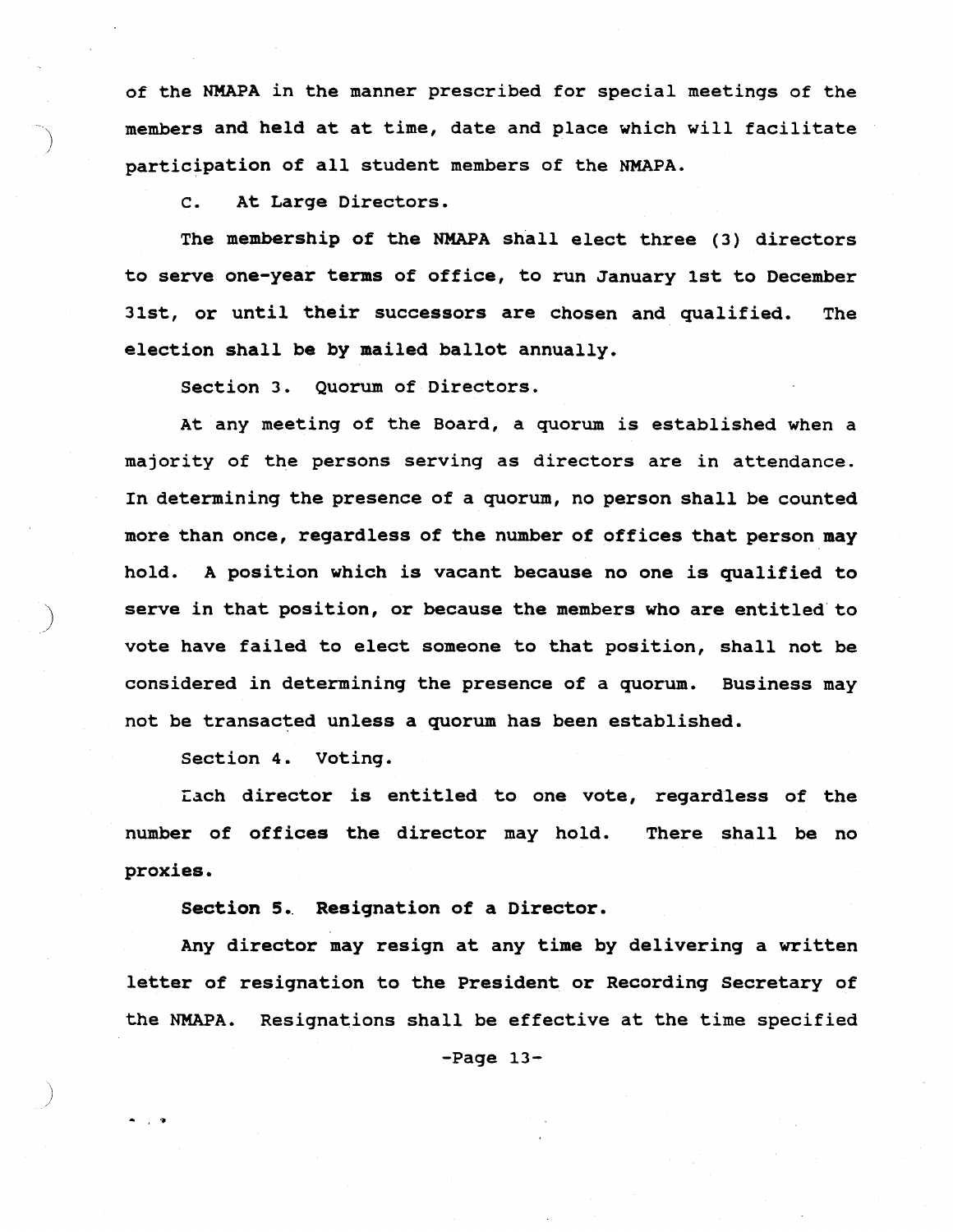in the letter of resignation, and shall be effective without in the letter of resignation, and shall be effective without<br>acceptance by the Board unless the resignation specifies that it is effective only when accepted. When it is agreeable to the Board and the director, a director who has tendered a resignation may continue to act as a director until a successor is chosen and qualified.

section 6. Removal of a Director.

Any director may be removed by an affirmative vote of a majority of the members entitled to elect that director present at a special meeting of the membership; provided that the notice of the meeting specified that the removal of tha director would be one of the items considered at the meeting. Removal of a director may not be placed on the agenda by amending the agenda.

section 7. Vacancies.

The Board of Directors may fill vacancies in positions on the Board for the unexpired portion of the term or until a successor is chosen and qualified.

Section 8. Annual Meeting of the Board.

The annual meeting of the Board of Directors shall be held after the annual meeting of the membership, and at <sup>a</sup> time, place and date which will facilitate the attendance of members attending the annual meeting of the membership.

A. Time, Date and Place.

The specific time, date and location of the annual meeting of the Board shall be as designated by the Board in a resolution.

B. Notice to Directors and Members.

 $-Page 14-$ 

..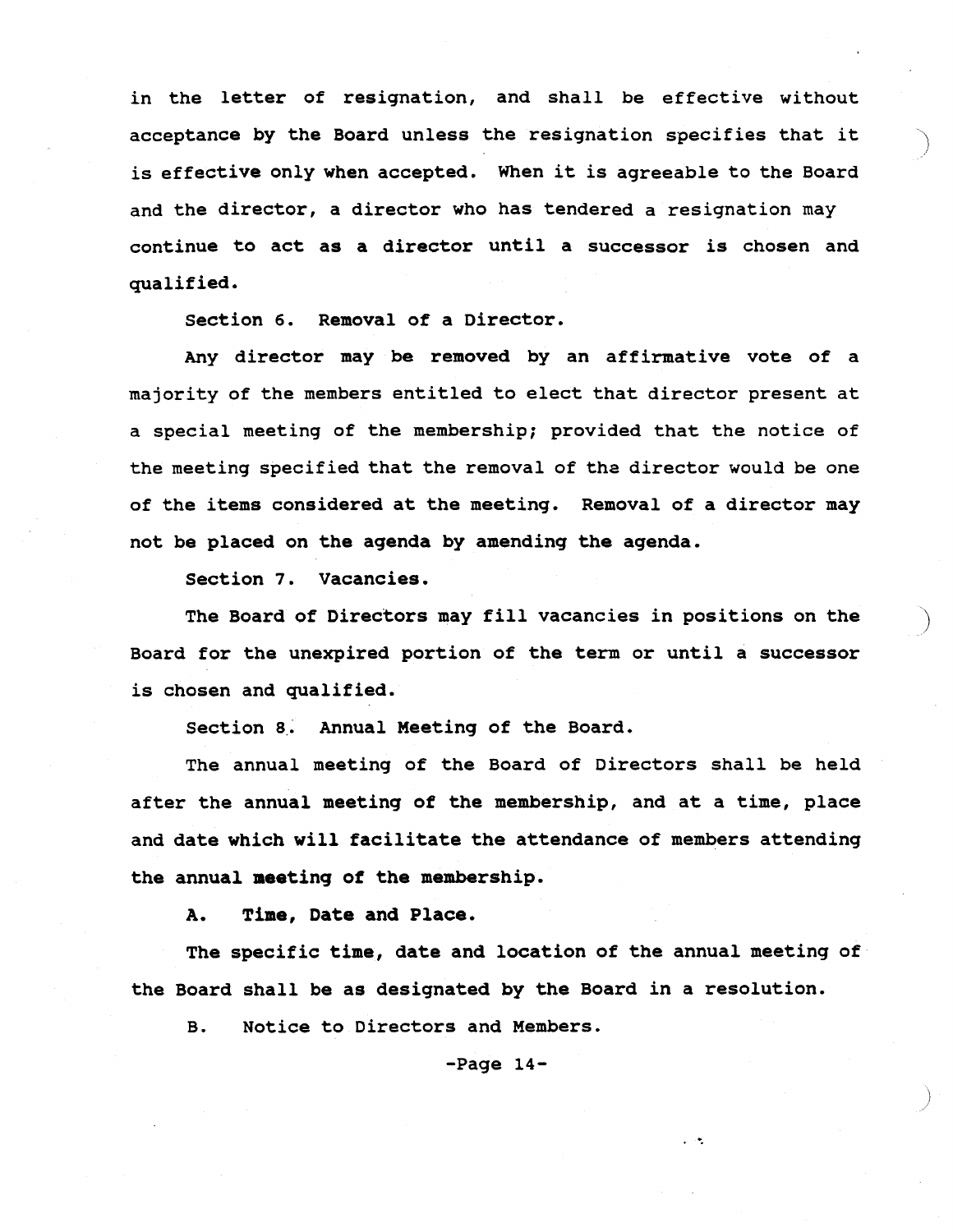1. Notice to Directors. The Recording Secretary shall notify the directors of the time, date and place of the annual meeting of the Board by mailing to each director, first class postage prepaid, written notice stating such information, and including the agenda for the meeting. Such a notice shall be mailed no later than ten (10) days before the annual meeting of the Board.

2. Notice to Members. Members shall be notified of the time, date and place of the annual meeting of the Board by including. such information in the notice of the Annual Meeting of the members. Copies of the agenda for the annual meeting of the Board shall be made freely available to the members during the annual meeting of the members.

C. Agenda.

)

The agenda for the annual meeting of the Board of Directors may be amended by an affirmative vote of a majority of the directors, and must be amended if fifteen percent (15%) of the members of the NMAPA entitled to vote on any issue so request.

Section 9. Special Meetings of the Board.

... In addition to the annual meeting of the Board, the Board shall hold such special meetings as, in its judgment, are useful. It is anticipated, but not required, that the Board shall meet approximately quarterly.

**- "'. It"**

A. Calling of Special Meetings.

Special meetings of the Board may be called by the President or by any two Board members, and must be called by the President

-Page 15-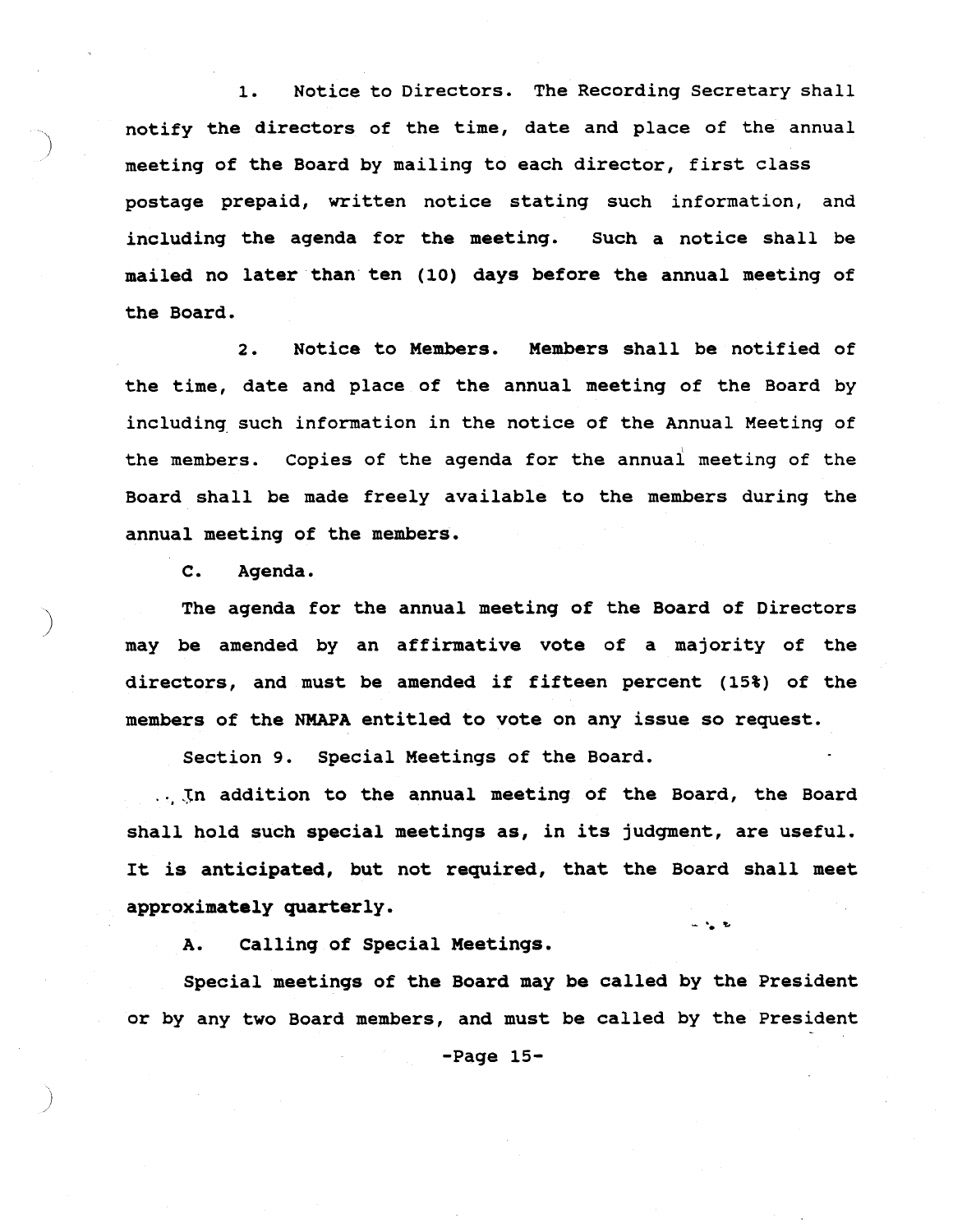or Recording Secretary of the Board upon receipt of a petition signed by twenty-five percent (25%) of the members of the NMAPA entitled to vote on any issue.

B. Notice.

Notice of the time, date and location of the special meeting of the Board shall be mailed to each director by the Recording Secretary at his or her last known address, first class postage prepaid, no later than seven (7) days before the meeting. The notice shall include a brief description of the matters to be discussed at the meeting.

c. Agenda.

The agenda for a special meeting may be amended by an affirmative vote of the majority of the Directors present at the meeting.

Section 10. Action by Board of Directors without a Meeting.

)

Any action required or permitted to be taken by the Board of Directors may be taken without <sup>a</sup> meeting if all of the directors shall individually or collectively consent in writing to the action. The written consent or consents shall be filed with the minutes of the proceedings of the Board, and the action taken shall have the same force and effect as an unanimous vote of the directors.

Section 11. Compensation.

The directors shall serve without compensation; however, the Board may authorize reimbursement of reasonable expenses incurred by directors, officers or members of the NMAPA on NMAPA business.

-Page 16-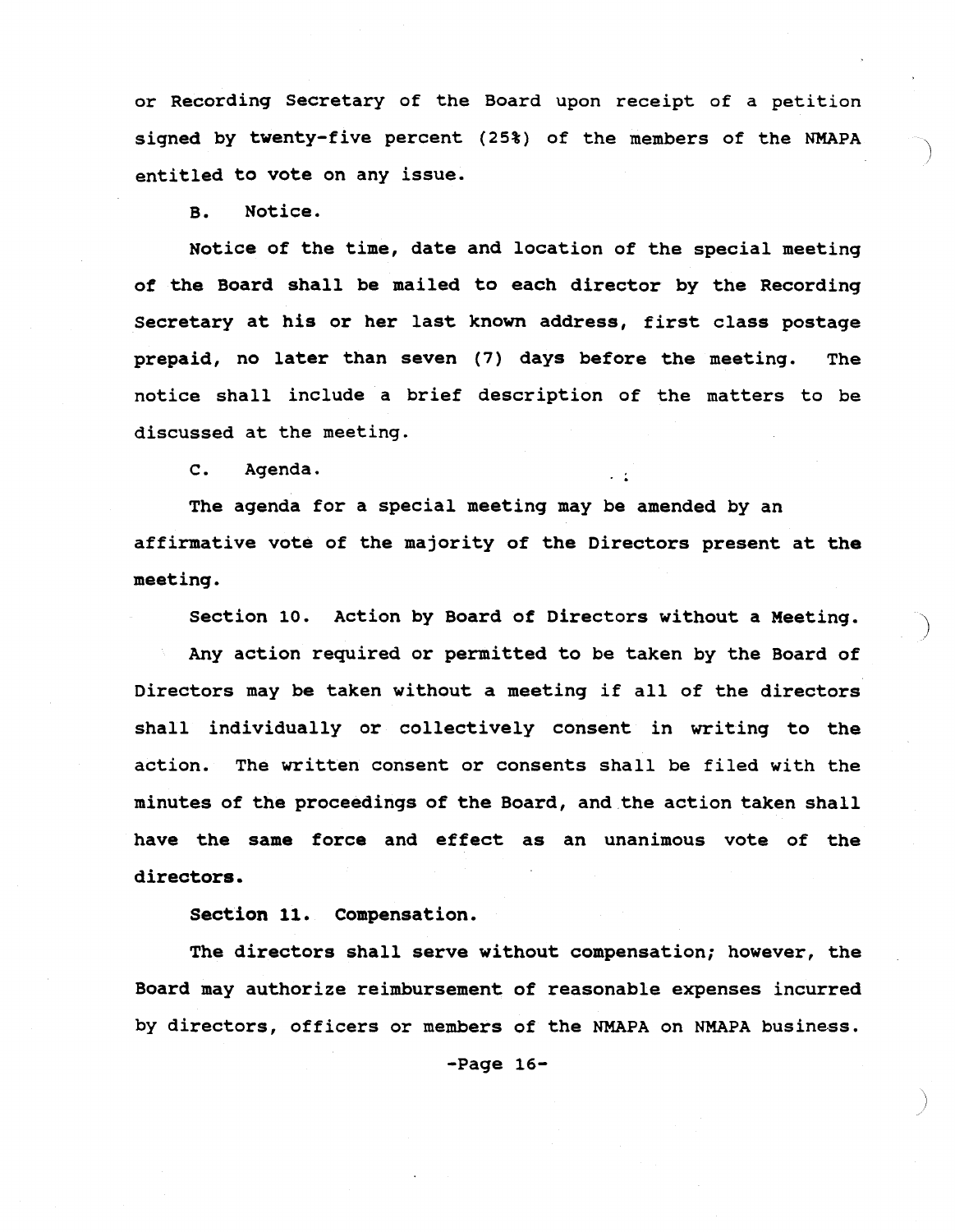#### ARTICLE VI -- COMMITTEES

section 1. General Provisions.

The Board of Directors, by resolution, may create such committees as it deems necessary or proper to carry out the business of the Board.

section 2. Powers of Committees.

The Board shall specify the powers and authority of the committee in the resolution creating the committee; provided, however, that no committee may be granted the power to:

A. alter, amend or repeal the bylaws;

)

)

B. elect, appoint or remove any member of <sup>a</sup> committee or any officer or director of the NMAPA;

C. amend or restate the Articles of Incorporation or adopt a plan of merger or consolidation;

D. authorize the sale, lease, exchange, pledge, mortgage or other disposition of all or substantially all the assets or property of the NMAPA;

E. authorize the institution or revocation of proceedings for voluntary dissolution of the NMAPA;

F. adopt <sup>a</sup> plan for the distribution of assets;

G. amend, alter or repeal any resolution of the Board.

Section 3. Membership on committees.

Each committee must include among its members, at least two members of the Board of Directors, and may include such other persons as the Board deems necessary or proper. The resolution creating the committee must specify the total number of persons to

 $-Page 17-$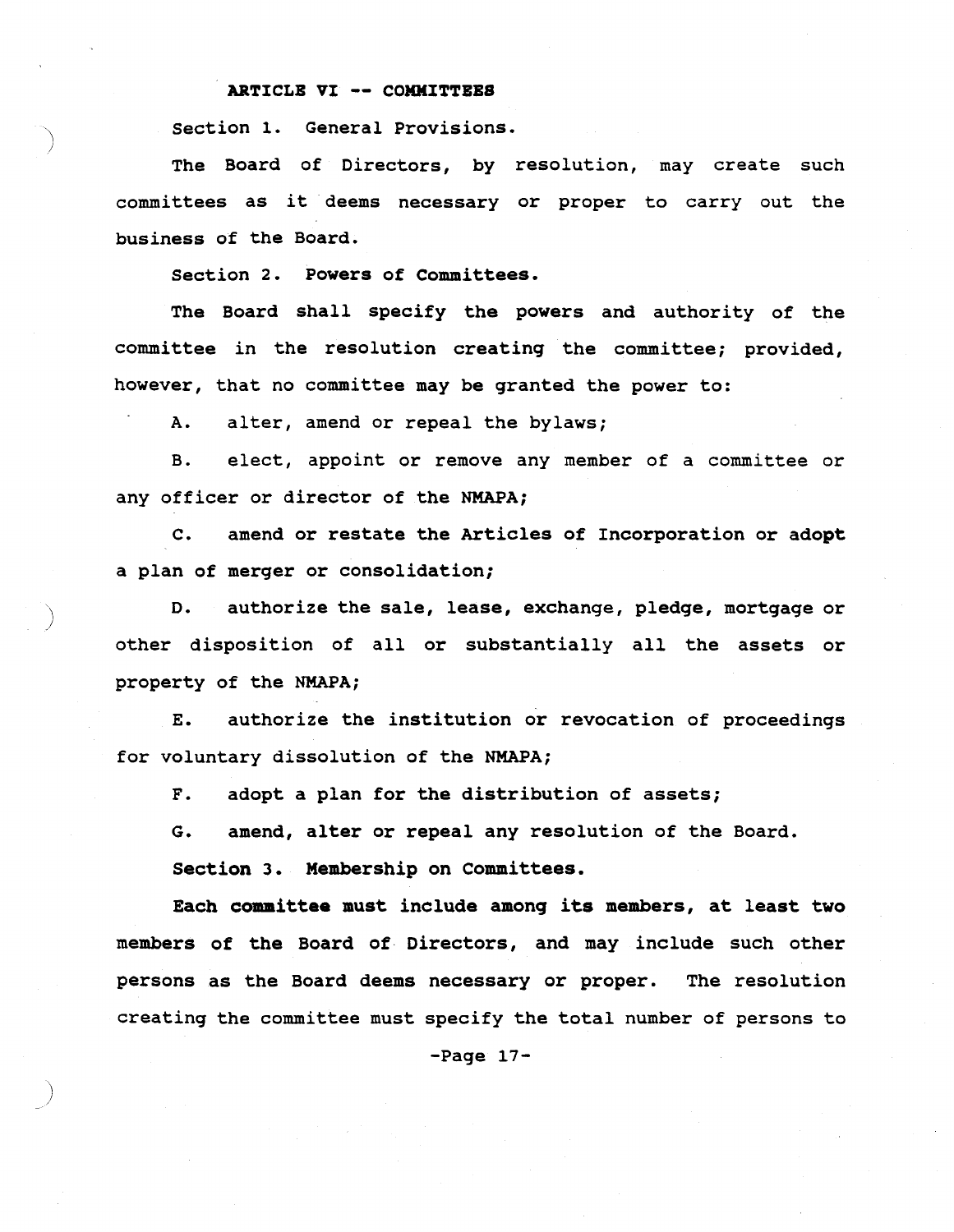serve on the committee, the names of the two directors who shall serve on the committee, and the manner in which other members of the committee shall be determined, and may include any other matters that the Board deems necessary or proper, including but not limited to the name of the chairperson of the committee and the number of members required to constitute a quorum.

section 4. Durations of Committees; Terms of Office of Members.

Committees shall remain in existence for such time as the Board shall specify in the resolution, or until dissolved by resolution of the Board. The members of the committee shall serve such terms of office as are specified in the resolution or until they are removed by a resolution of the Board.

section 5. Notice.

Each committee shall determine the manner in which it shall give notice of its meeting.

)

section 6. Quorum.

The Board or each committee shall determine the number of members which shall constitute a quorum for the committee; provided, however, that a quorum must be at least two  $(2)$  persons or one-third of the members of the committee, whichever is greater. No business may be transacted unless <sup>a</sup> quorum is established.

section 7. Records.

. ,

Each committee must keep written records of its proceedings, and must report to the Board at each meeting of the Board.

section 8. Resignations.

 $-Page 18-$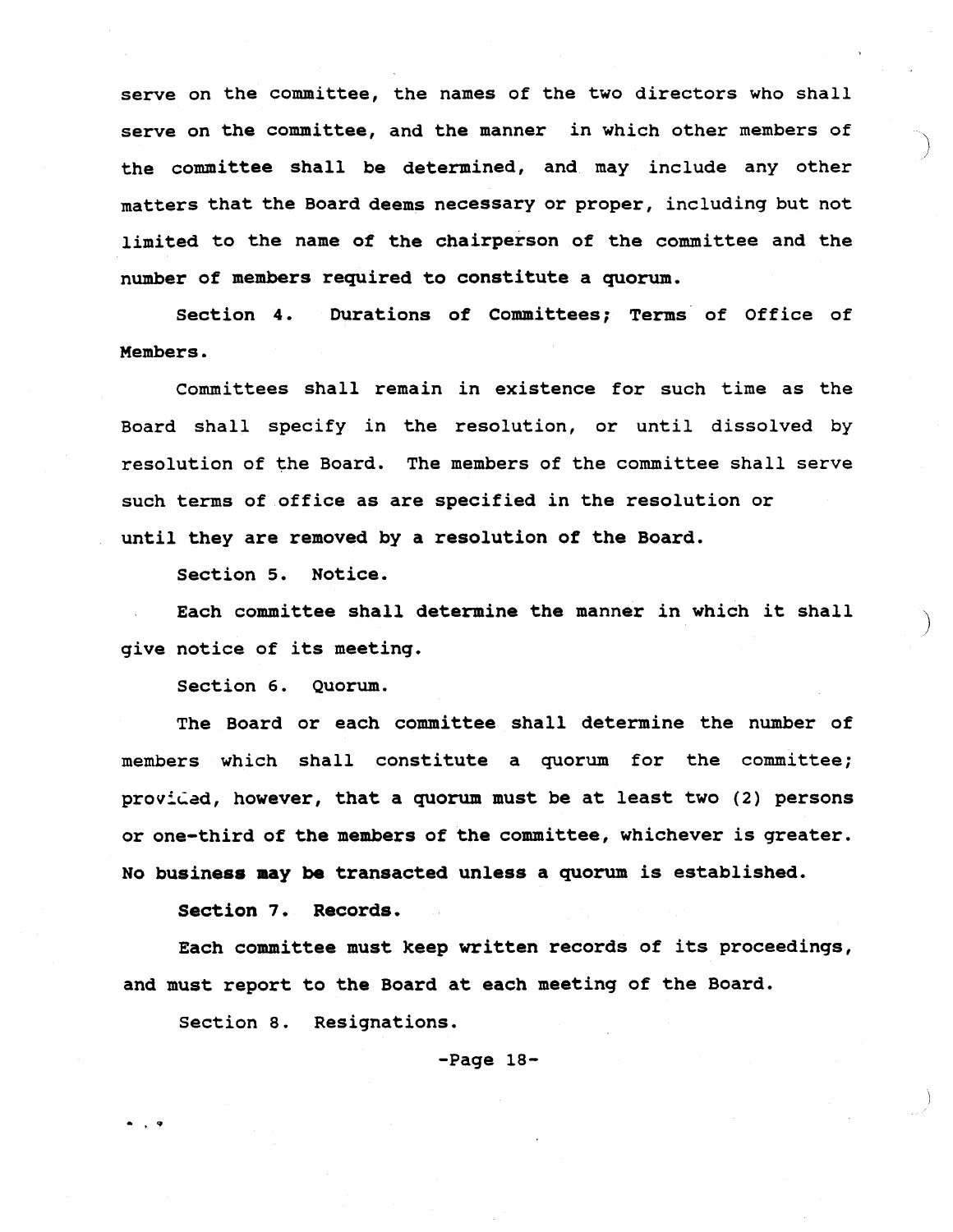Any member of any committee may resign at any time by delivering a written resignation to the Chairperson of the committee, and to the President or the Recording Secretary of the Academy. The resignation shall be effective without acceptance unless it provides that it is effective only on its acceptance. If it is agreeable to the Board and the resigning member, the resigning member may continue to serve until <sup>a</sup> successor is duly chosen and qualified.

Section 9. Vacancies.

Vacancies on committees must be filled by the Board of Directors. It shall be the responsibility of the Chairperson of the committee to recommend to the Board the names of one or more persons willing to serve on the committee.

section 10. Removal of Committee Members.

The Board of Directors may by resolution, remove a member of a committee when, in their jUdgment, the best interests of the NMAPA will be served by such removal.

#### ARTICLB VII -- MISCBLLANBOUS

section 1. Records.

The NMAPA shall maintain accurate records of all meetings of the Board of Directors, committees, and the members; an up to date list of the names and addresses of those persons who are members; and books and records of the receipts and disbursements of the organization. Unless otherwise authorized by a resolution of the Board, all records shall be in the custody of the Recording Secretary or Treasurer of the organization. Any member of the

-Page 19-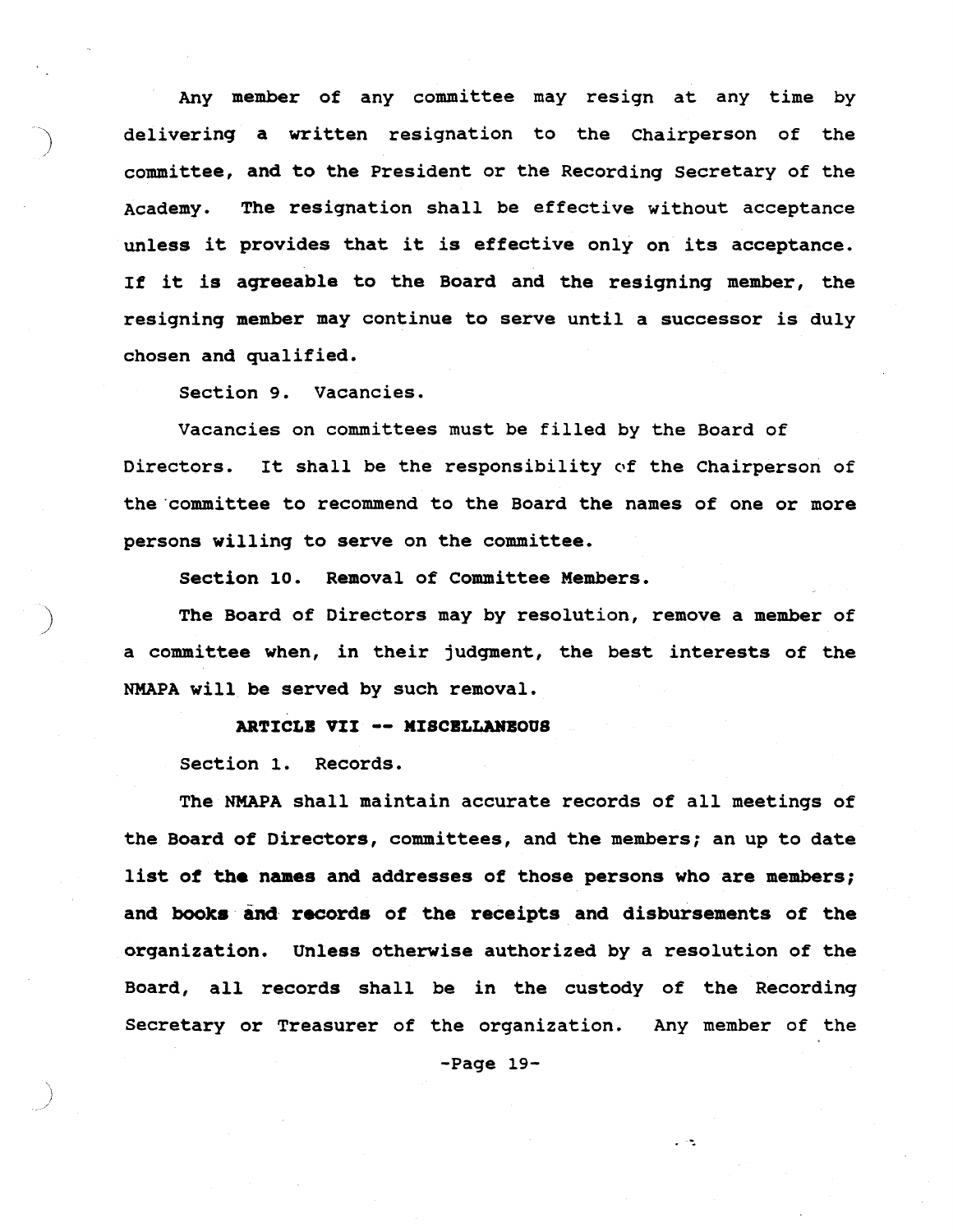organization or his or her duly authorized agent or representative shall be entitled to inspect any records pertaining to the organization at any reasonable time upon giving appropriate notice to the custodian of records. <sup>A</sup> time shall not be considered reasonable if it is during normal or emergency business hours of the custodian of the record unless the custodian agrees to make him or herself available at that time.

section 2. Deposit of Funds.

All funds of the organization not otherwise employed shall be deposited in such banks, trust companies, or other reliable depositories as the Board of Directors may from time to time authorize by resolution.

section 3. Checks, etc.

All checks, drafts, endorsements, notes and evidence of indebtedness of the organization shall be signed by such officers or agents of the Corporation and in such manner as the Board of Directors from time to time may determine. Endorsements for deposits to the credit of the corporation shall be made in such manner as the Board of Directors may from time to time determine .

``<br>)

.. Section 4. Loans.

No loans or advances shall be contracted on behalf of the corporation, and no note or other evidence of indebtedness shall be issued in its name unless and except as authorized by the Board of Directors. Any such authorization shall relate to specific transactions, and may include authorization to pledge, as security for loans or advances so authorizing, any and all securities and

 $-Page 20-$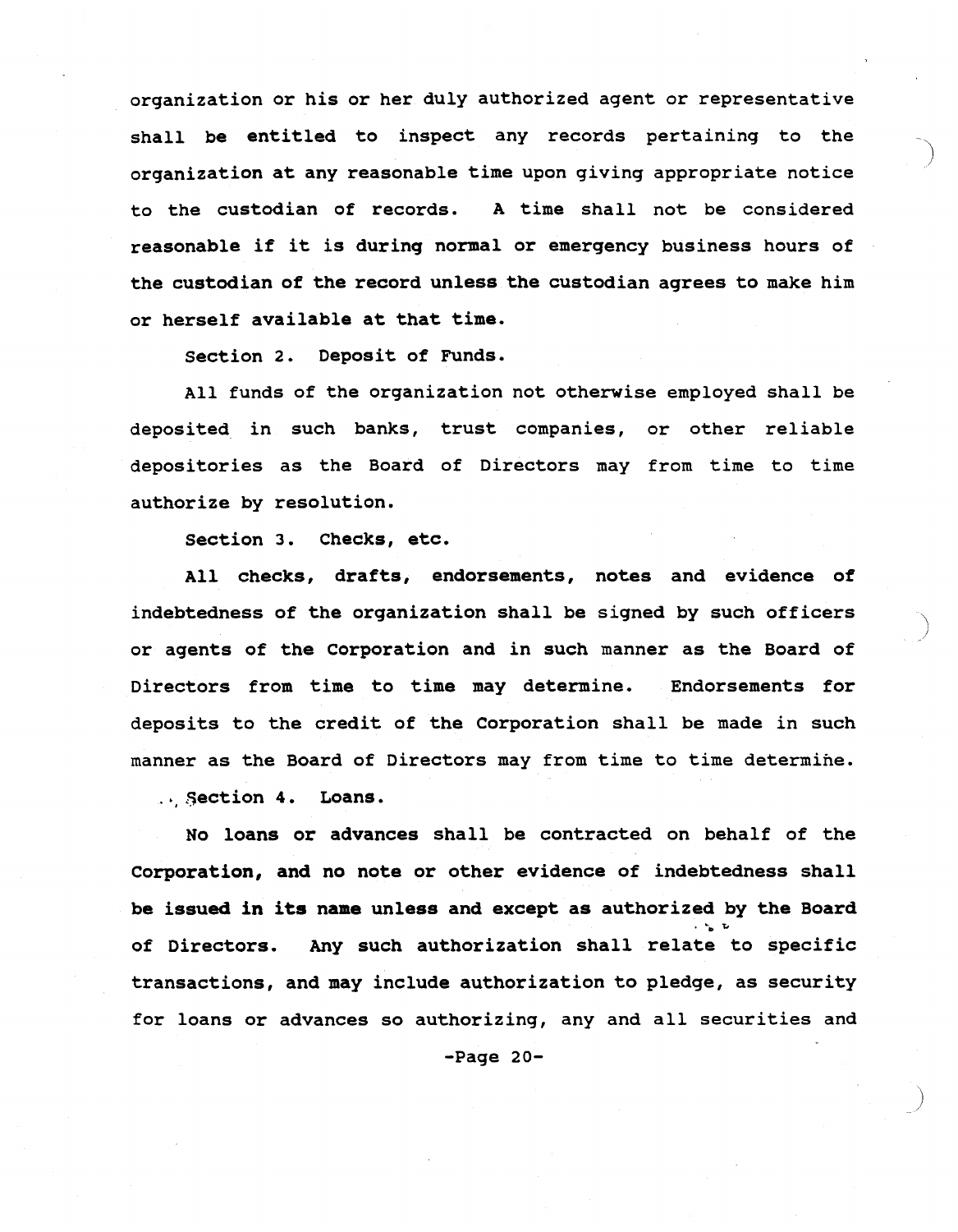other personal property at any time held by the organization.

No loan shall be made to any officer or director of the organization. Any director voting for such a loan shall be liable to the organization for the full amount of the loan until such loan is repaid.

section 5. Contracts.

The President or Recording Secretary or any other officer specifically authorized by the Board of Directors, may, in the name of and on behalf of the organization, enter into those contracts or execute and deliver those instruments that are specifically authorized by the Board of Directors. No officer or other agent of the NMAPA may enter into any contract or execute and deliver any instrument in the name of and on behalf of the Corporation without the express and specific authorization of the ) Board of Directors.

section 6. Contracts with Directors or Officers.

No Director or Officer of the Corporation shall be interested, directly or indirectly in any contract relating to the operations conducted by it, nor in any contract for furnishing services·or supplies to it, unless:

A. such contract shall be authorized by an absolute majority of Directors present and voting at a meeting at which the presence *ot* such Director is not necessary to constitute a quorum and the vote' of such Director is not necessary for such authorization; and

B. the facts and nature of such interest shall have been - fully disclosed or shown to the members of the Board of Directors

-Page 21-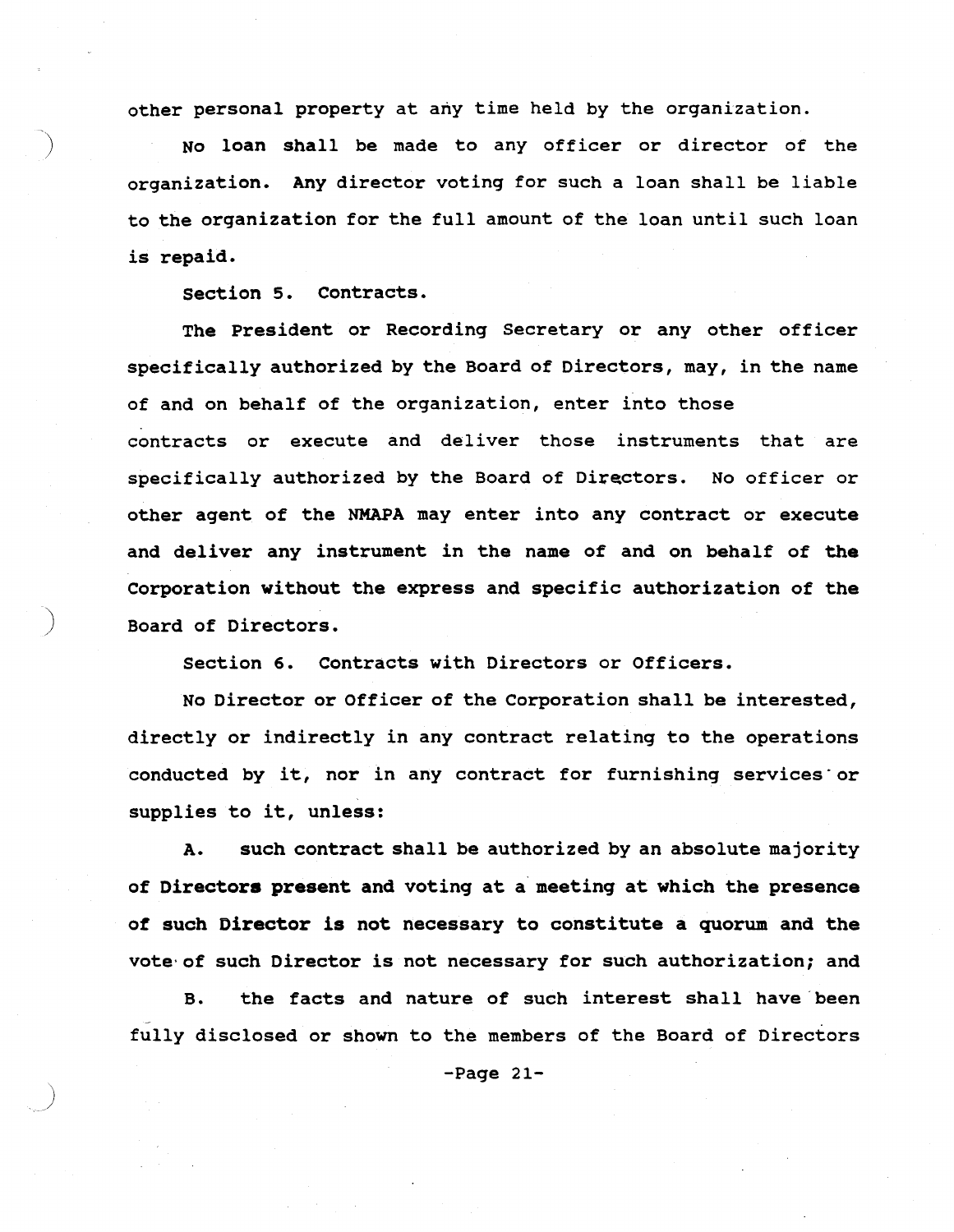present at the meeting at which such contract is authorized.

section 7. Indemnification.

The Board of Directors may, by resolution, provide for indemnification of directors and officers of the corporation, including but not limited to the purchase of director's liability insurance to the extent that such indemnification is lawful in the state of New Mexico.

section 8. Fiscal Year.

The fiscal year of the NMAPA shall begin on January 1st and end on December 31st of each calendar year.

section 9. Amendments of Governing Documents.

A. Amendments to Bylaws. Unless otherwise specified by these bylaws or by the law of the State of New Mexico, the bylaws may be amended by the Board of Directors or the members of the organization entitled to vote on any issue at any regular or special meeting of the Board or of the members. Notice of the proposed amendment shall be given in the same manner as notice of the meeting, and shall include the text of the proposed amendment or amendments. The amendment shall be adopted by a simple majority vote of the Board or the members and shall become effective when filed with the state Corporation commission.

)

B. Amendments to Articles of Incorporation. The Board of Directors may by resolution, propose amendments to the Articles of Incorporation. Written notice of the resolution, which must contain the text of the proposed amendment, shall be given in the same manner as notice of the meeting of the members at which the

-Page 22-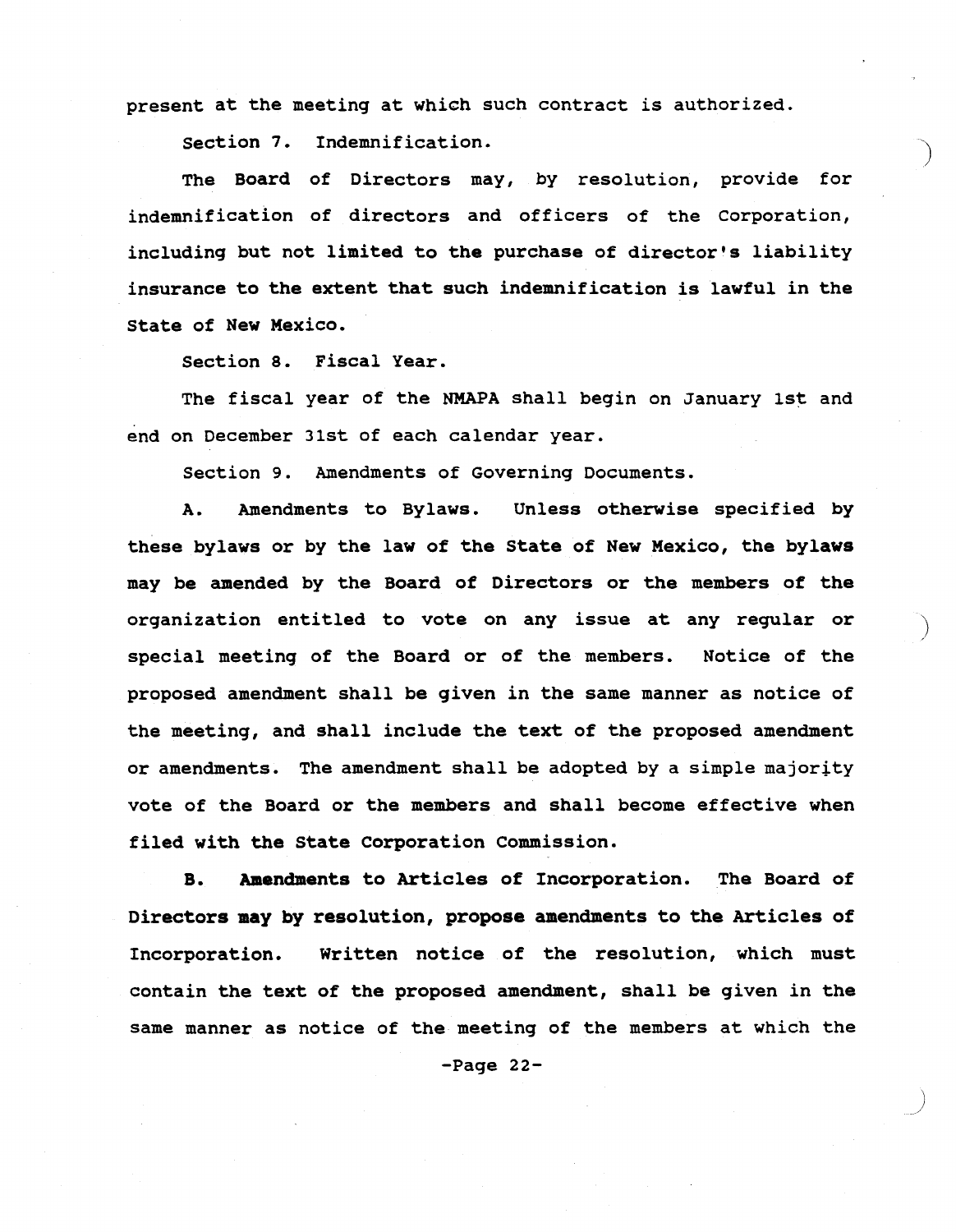amendment will be considered. A two-thirds vote of the members present and entitled to vote at <sup>a</sup> meeting at which <sup>a</sup> quorum is present is required to adopt any' amendment to the Articles of Incorporation. The amendment shall become effective when filed with the state Corporation commission.

)

.. . ~,